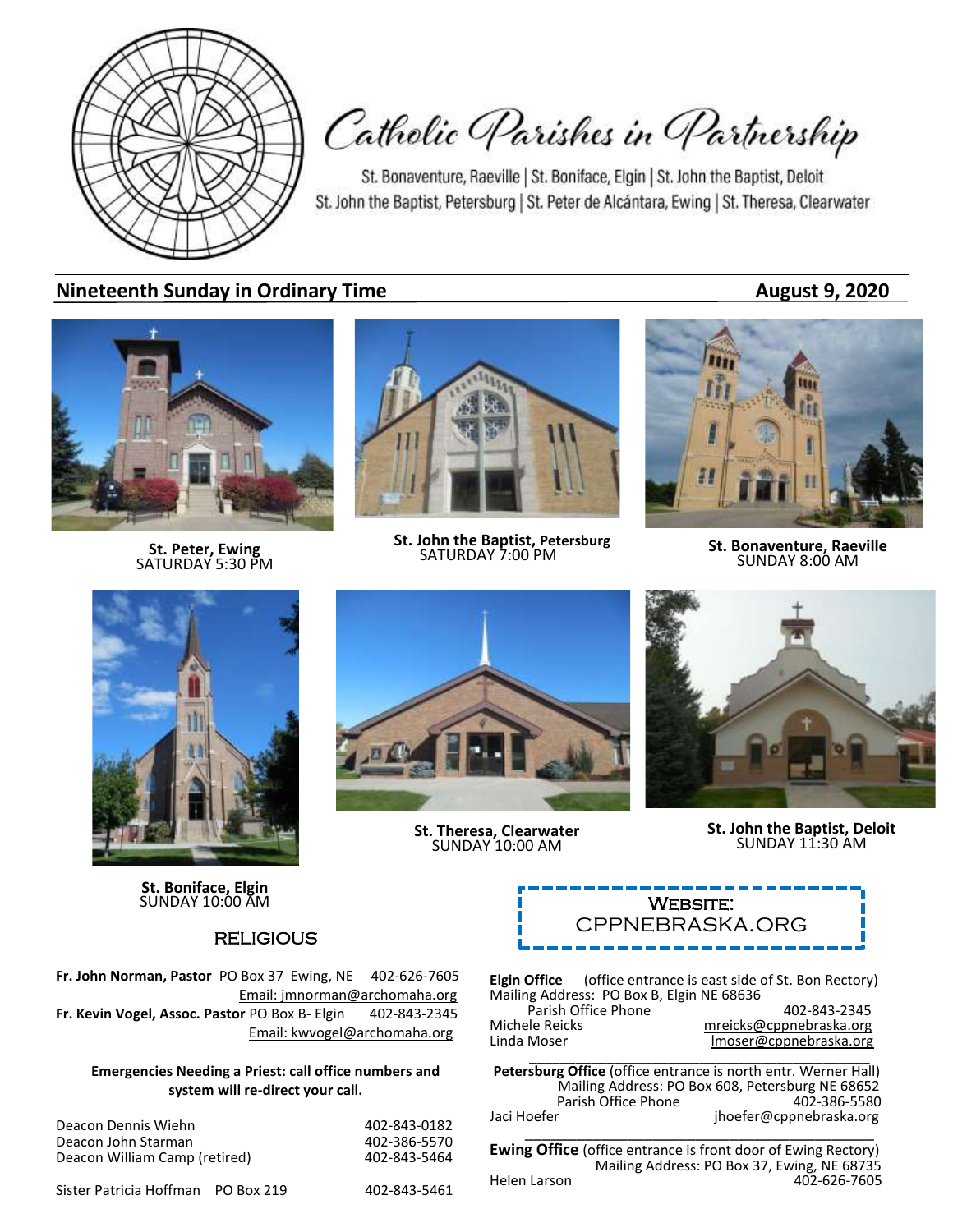| Financial Stewardship-St. Boniface-Elgin |              |  |  |  |
|------------------------------------------|--------------|--|--|--|
| Sunday (40 Env)                          | \$3,103.00   |  |  |  |
| P.I.E. (Partners in Education)           | \$200.00     |  |  |  |
| Sunday Collection as of Fiscal Week 5    |              |  |  |  |
| <b>Budgeted Total</b>                    | \$21,568.65  |  |  |  |
| <b>Actual Total</b>                      | \$19,211.39  |  |  |  |
| Amount Behind                            | (52, 357.26) |  |  |  |

**St. Boniface, St. Bonaventure: Please Remember In Your Prayers:** Jolene Lichty, Larry Braband, Roger & Jan Sorenson, Terry Dinslage, Cheri (Schindler) Cavanagh, Laurie Horn, Dave Shrader, Bob Redler, Garrett Scholz, Alfreda Pelster, Neil Childers, Sally Beckman, Marie Cheatum, Joe Buelt, Cliff Burger, Brittany Waldrop, Brenda Papstein, Denise Jamieson, Chris Stargel, Gary Preister, Cammy (Dwyer) Abbey, Marlene (Hoefer) Hughes, Lawrence Borer, Lyle Mackel, Judy Zegers, Rose Wiehn, Gene Heithoff, Loretta Zegers, Adam Kester, Lori Krause, Matt Golden, Karlene Moser, Clayton Dozler, Gloria Lordemann. **[Please let us know if name can be removed.**



**St. Boniface and Pope John School Parents** are reminded that they are required to deposit \$100.00 in their lunch account by August 13<sup>th</sup>. (note the new amount) You may do by mailing your payment to Attn: **Sandi Henn***, PJSB*

*Lunch Program, PO Box 179, Elgin, NE 68636. Free and Reduced application formsshould be mailed to Attn: Debbie at the same address. (Deadline for forms is August 13th for new parents and September 25th for all others.)*

One feature that will be available again this year is that you will be able to make an electronic payment. Please go to [http://lunch.pjcrusaders.org](https://eur06.safelinks.protection.outlook.com/?url=https%3A%2F%2Flunch.pjcrusaders.org%2F&data=02%7C01%7C%7C0093b2c14b3f43739d6008d82dc287ee%7C84df9e7fe9f640afb435aaaaaaaaaaaa%7C1%7C0%7C637309660806584175&sdata=wgyA4JAnVRZC10Q2Y%2Bsr0aQPJd9nlmTAdJO3Aqr4kU8%3D&reserved=0) and follow the directions. You can use the memo field to specify which family is to be credited. The electronic payment service is powered by Tithely and is secure. You will be able to set up reoccurring payments if you wish.



# **-LAST CHANCE TO REGISTER – Family Formation**

(Grades K-6 Religious Education)

**All families that have students in K-6 for the 2020-21 term are invited to check out our FAMILY FORMATION Religious Education Program!** We have offered the Family Formation program for the last 7 years. If you want to know more about the Family Formation program see [https://www.familyformation.net/.](https://www.familyformation.net/) Once each month, on a Wednesday, families attend Mass together at 6:30 pm, students go with their catechist from 7-8 pm for class time, and parents attend Father Vogel's talk on the topic for that month. The following Wednesday 5-6 pm is a class just for students and catechists. Families complete at-home lessons you get in a packet each month. **FAMILY FORMATION begins Wednesday, SEPTEMBER 2.** To register contact Cheryl Veik at 402-843-8023 this week please.

## **St. Bonaventure Raeville**

**Financial Stewardship- St. Bonaventure- Raeville** Sunday Collection (11 Env.)<br>Building/Maintenance 6100.00 Building/Maintenance Sunday Collection as of Fiscal Week 5 Budgeted Total \$5,098.05 Actual Total \$4,542.00 Amount Behind

**St. Bonaventure will be Mowing their parish grounds this Wednesday, August 12. Thanks!**

# **St. Boniface Elgin St. Peter's** St. Theresa's

**St. John's Deloit**

**Financial Stewardship St. Peter's Ewing**  August 2: \$545.00 Building Fund: \$50.00

**St. John's Deloit** August 2: \$1,555.00 Catholic Relief: \$10.00

**St. Theresa's** August 2: \$1,225.00 Building Fund: \$20.00

#### **FOR ALL HAVING SPECIAL NEEDS:**

**St. Peter's**: Anslee Ostergard, Kathi Retwisch, Steve Koenig, Butch Sojka, Sister Joseph, Mary Edwards, Jessica Hobbs, Jeanette Tomjack, Sharon Ward, Duaine Bollwitt, Yvonne Duggan, Marie Vandersnick and Myra (Rotherham) Schwebel

**St Theresa's:** Leo Starman, Nate Thiele and Adam Kester **St. John's:** Keith Palmer, Darlene Schueth, Carl Ernesti and Georgine Funk



**St. John's Men's Club has decided to postpone this years St John's Gun Show** 

**St. John's Petersburg**

 **Financial Stewardship St. John's – Petersburg:** Collection will be counted at a later date

**Please remember in your Prayers:** Bert Ketteler and LaVern Nissen. (Please let Jaci know if you would like your name added or removed by calling the Petersburg Parish Office and leaving a message at 402-386-5580 or email at [jhoefer@archomaha.org\)](mailto:jhoefer@archomaha.org)

**St John's (Petersburg) Cemetery Mowing will be Tuesday, August 11 at 6:00 pm. Last Names S-Z**  (Rain Date: Thursday)

### **Bazaar Event Cancelled**



It is with great sadness that we are announcing that Petersburg Saint John's Annual Bazaar originally set for Sunday, September 6, 2020; has been

cancelled. This decision was not made easily. Your health and safety is our top priority. **We still plan to have our regular Bazaar Raffle and the Quilt Raffle. Please contact a Parishioner to buy raffle tickets. Thank you.** Tickets are due back Tuesday, September 8<sup>th</sup>. Drawing winners announced on Monday September 14. Please help us to spread the word by letting your friends and family know. Please continue to pray for good health and comfort for the people in our country and all over the world!

> May God Strengthen You in His Power and Love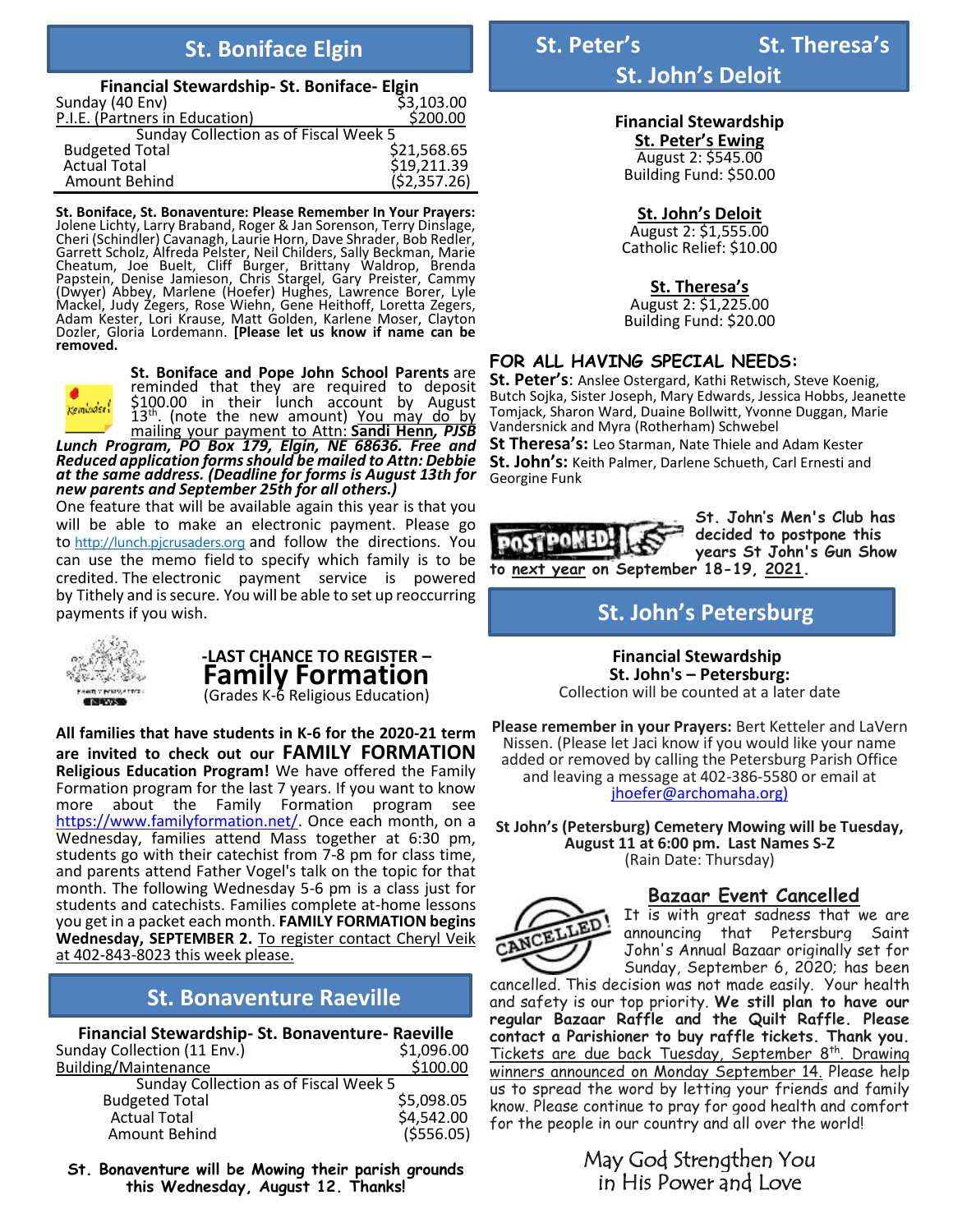

# Rest in Peace

*It is with great sadness that we learned of the passing of Sister Leta Heese, SSSF. Sister Leta passed away on Friday evening, July 31, 2020 at Sacred Heart in Milwaukee, WI.*

# Sister Leta Heese

School Sister of St. Francis Leta Heese (Alexandra) who lived her religious vocation as an educator and administrator, died on July 31, 2020 at Sacred Heart in Milwaukee. Sister was 94 years old.

Sister Leta was born on July 9, 1926 in Earling, Iowa. She was received into the School Sisters of St. Francis on June 13, 1945; made her first profession of vows in 1947 and made final (perpetual) vows in 1953.

Sister Leta is survived by a brother, Vince Heese of Earling, IA, many nieces and nephew, and the School Sisters of St. Francis Community, with whom she shared her life for 75 years.

Sister Leta ministered in Wisconsin, Iowa and Nebraska for more than seven decades. In the Diocese of Des Moines, sister served as principal/teacher at St. Joseph School in Earling (1969-1981). In the Diocese of Green Bay, sister served as principal/teacher at St. Mary School in Luxemburg (1960-1962). In the Archdiocese of Milwaukee, sister taught at St. Mary School in Menomonee Falls (1947-1954) where she also served as principal/teacher (1954-1960) and served on the provincial team for her U. S. Province in Milwaukee (1987- 1991). In the Archdiocese of Omaha, sister served as Archdiocesan Supervisor for Catholic schools (1962- 1969), served on the provincial team for her congregation's Our Lady of the Angels Province in Omaha (1964- 1969) where she also served as coordinator of communications (1981-1987), and taught at St. Boniface School in Elgin, Nebraska (1991-2002), where she also served in pastoral ministry (1997-2012). In her retirement, sister served in the ministry of prayer and presence at New Cassel Retirement Center in Omaha in 2012 and at Sacred Heart, Milwaukee from 2013 until the time of her death.

A private funeral liturgy was held on August 5, 2020 at St. Joseph Convent Chapel in Milwaukee. Interment was at Mount Olivet Cemetery in Milwaukee, Wisconsin.

> You may view Sister Leta's Funeral on Ustream by using this link: [https://video.ibm.com/channel/school-sisters-of-st-francis](http://r20.rs6.net/tn.jsp?f=001JjPHLRMGZhEWLoOVnzkiwYVC48Oe8W8rtc7wVfkGPMS-b5mZoHpYSOYnFkSKOolUgMw52_5BnnypfYXiIkdvJPDcBs2UNCXb6lMfXnIgW0iOVoN2vnTfvRw1rK_PvGCC_yvwZLNwJe077SHuU-PGceWJ0uJ-ZUmmitXXhyek_oMvjaGOP0QGDc81HQY41jcb&c=RyOtnaRLRrQeD4bY2LVddzIlhsGxK1JWniPJouX6JBBfjrGByBb8DA==&ch=jbT1_Y30KG0bAf5UYrMl7qRWCp1Uqi1IZv2U3Hnlb8hAMoRWlV-jnw==) *Plus, it was also shared on the St. Boniface Parish of Elgin Facebook page on Wednesday.*

Sister Leta gave selflessly for the twenty years she was in Elgin. She arrived in the fall of 1991 and taught  $5<sup>th</sup>$  grade language arts each morning at St. Boniface and  $7<sup>th</sup>$  and  $8<sup>th</sup>$  grade religion each afternoon. Later her focus was with the elementary students, teaching religion, art, Title I, and taking care of all the news articles for St. Boniface School. She was also part-time for the parish as pastoral minister. In 2003 the focus of her vocation became pastoral ministry. During this time, on occasion, she would also help occasionally as substitute teacher, cover the school reception area, and helped keep up numerous bulletin boards in the schools. Sister initiated the St. Boniface Vocation Committee and was instrumental in beginning our monthly Eucharistic Day of Adoration in 1998, along with the many good things the committee has done to foster prayer for, and awareness of vocations. Besides the numerous deeds she unknowingly did, she was also our sacristan, unlocked church on weekends, and was a money counter. She helped keep up the sister's residence and cooked many meals. In the eight years since she retired and left Elgin, we have all missed her faithful presence and her dedication to thpe Lord, her positive outlook and her amazing sense of humor! Many a day was brightened by her, especially of those who received her visits.

## Sister Leta, you will remain in our hearts and prayers always, and as you always promised to keep us in your prayers, we know you will now intercede for us to the Father.